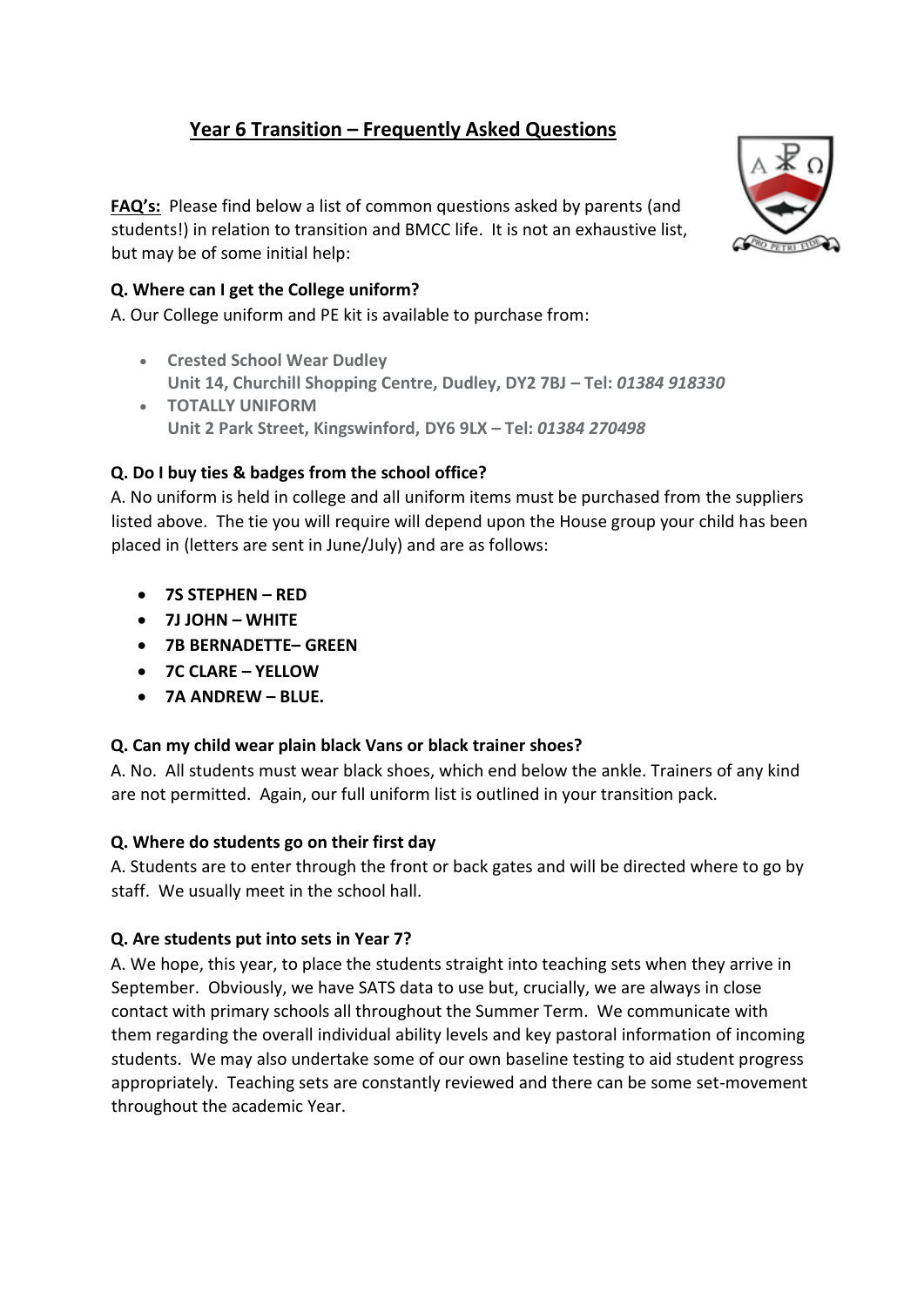### **Q. Can student bring a mobile phone into college?**

A. Students can bring mobile phones to college but once students are within the College site all mobile phones and any electronic equipment must be switched off and put away out of sight. If students are caught using their mobile phone this can then be confiscated by staff and parents may be requested to come to college and collect the phone.

### **Q. What time does the school day start/finish?**

A. The College day starts at 9.00am, a bell is sounded at 8.55am to alert students to make their way towards their tutor rooms or assembly. The college day ends at 3.20pm, students can choose to make their way home or stay and take part in the many clubs available.

### **Q. Do we have an online payment system for school lunches?**

We operate a cashless canteen system. Students pay via finger print identification. These accounts can be topped up via the school gateway app (below) or using the cash top-up machine in reception.

SCHOOL GATEWAY



If you child is eligible for Free School Meals you should have notified the college and appropriate systems will be put in place for you child.

### **Q. How many students are in each class?**

A. The maximum number of students we look to place in teaching groups is 32. However, this number will differ across subjects.

### **Q. What subjects do students study in Year 7?**

A. All students study their core subjects which are English, Maths, Science and RE plus Geography, History, ICT, Art, PE, Modern Foreign Languages, Performing Arts and Design and Technology.

### **Q. How much homework is set?**

A. We expect students in **Year 7** to be completing extra study set by their subject teachers. In English, Maths and Science they will be set TWO pieces of Preparatory Study lasting 30 minutes each, and ONE 30-minute task for RE, History, Geography and MfL per week. In English this will include one reading and one writing task; reading tasks will be to complete 30 minutes of independent reading at home, recorded in their Reading Journal. Arts and practical subjects may set homework when required.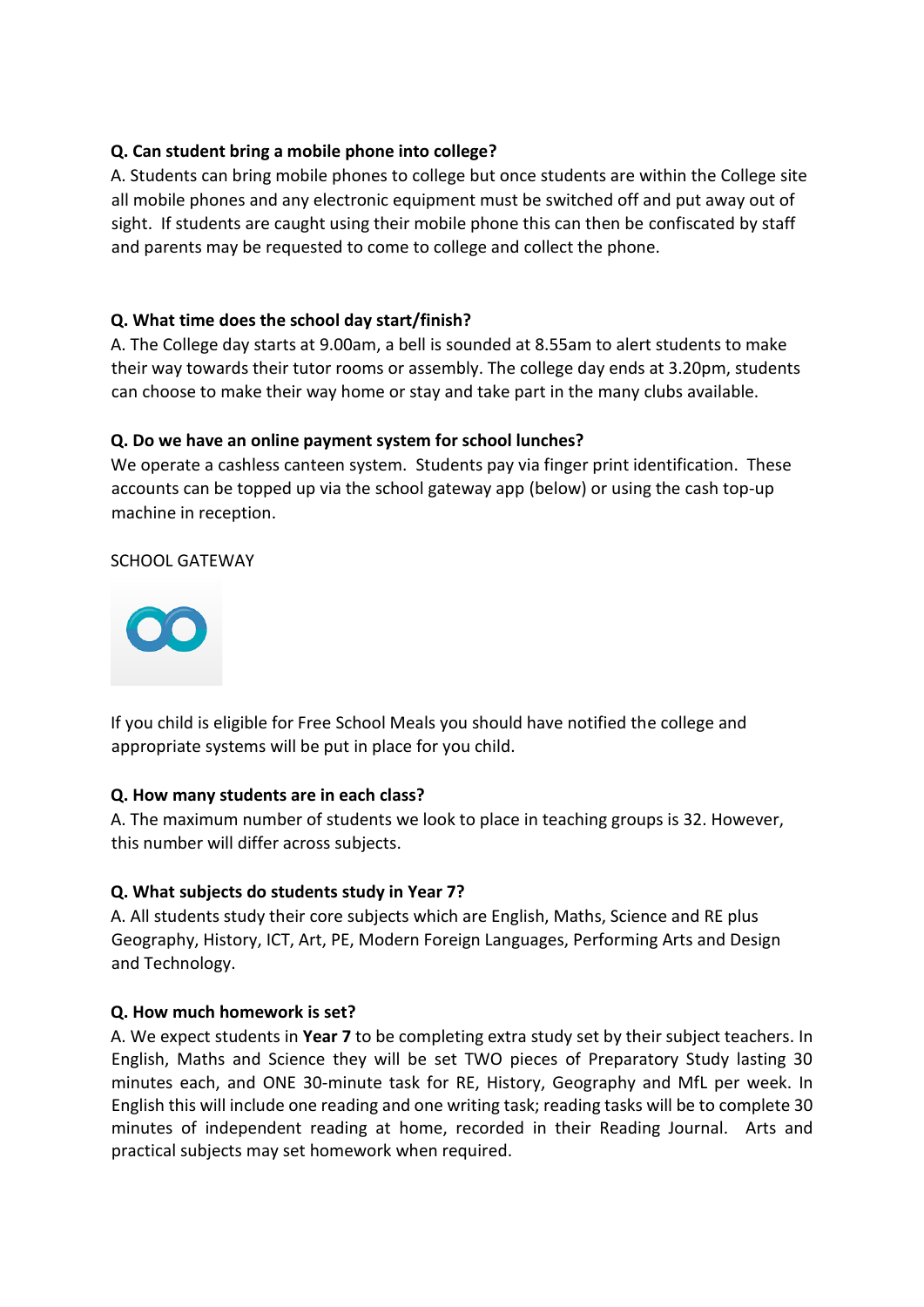### **Q. How many lessons are there in a school day?**

A. Each day students will undertake 5 x 1hour lessons. All students will be given their full timetable and planner on their first day in college.

### **Q. How often do parents get a College report?**

A. Parents will receive 1 full report each academic year, plus 2 progress reports. There is also an annual-parents evening whereby you will meet with your child's teachers to discuss their progress.

### **Q. Can I leave medication at the school office for my child to take?**

A. Yes, however the appropriate paperwork will need to be completed and returned to college. You should call into college to inform Mrs Heath regarding the medication to be taken and the medical conditions it relates to.

### **Q. What happens if my child feels unwell during the day?**

A. Students should make their way to reception and report they are feeling unwell. Trained members of staff who will ascertain whether we need to contact parents/guardians. Students should not contact you in the first instance.

## **Q. Who is the best person to speak to if my child has an issue?**

A. The best staff to speak to will always be the Form Tutor or Pastoral Co-ordinator for Year 7 (currently Mr Biddle)

## **Q. What happens if my child has additional needs?**

A. We are working hard to ensure each individual child has a settled and positive start to life at Bishop Milner and staff are in contact with primary schools to collect information on every child. If your child has a special educational need you would like to discuss further please contact our college SENCO Mrs Bansal at [fbansal@bmilner.dudley.sch.uk](mailto:fbansal@bmilner.dudley.sch.uk)

**Student FAQ's:** These are common questions usually asked by pupils when visiting the primary schools:

## **Q. What are the lunches like?**

A. Students can choose to either bring in a packed lunch or purchase a lunch from college. College lunches vary each day and both hot and cold food is available.

## **Q. What happens if I get lost or I am late for a lesson?**

A. For the first few weeks we expect that students will get lost or forget where classrooms are – do not panic you will not get in trouble! There are always staff and students you can ask who will guide you where to go.

## **Q. Can we go to the toilet in lessons?**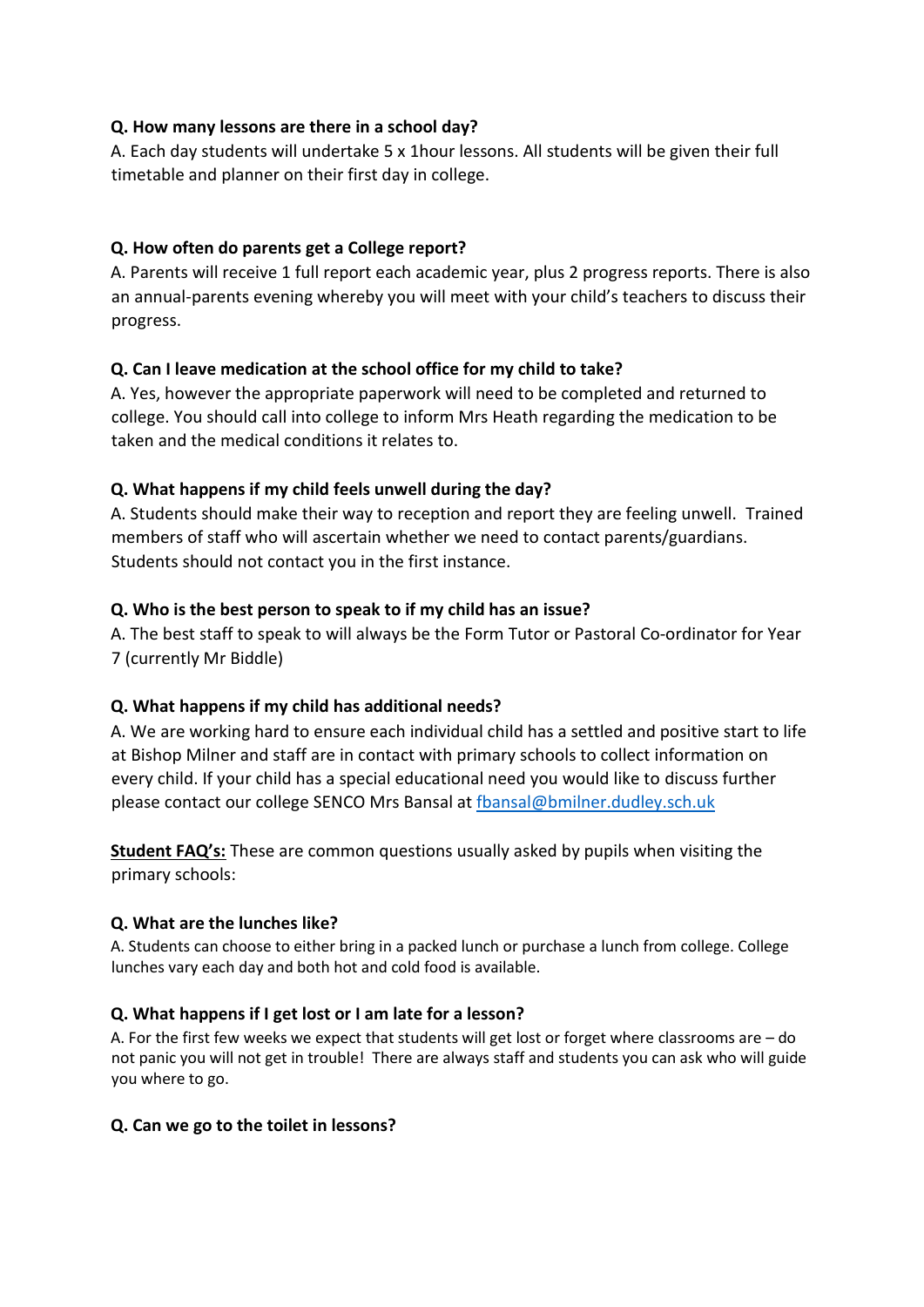A. Our policy is that students should use toilets before college, at break and at lunch. Student should not be taking time out of lessons to visit toilets. Students with medical conditions can be given toilet passes and this should be discussed with Mr Cutler.

#### **Q. How are detentions issued and why?**

A. Detentions can be issued when students do not meet our behaviour expectations or for failure to complete classwork and homework. The full behaviour policy can be found on our website and will be fully explained during your transition.

#### **Q. How much homework do I get?**

A. Currently, we expect students in **Year 7** to be completing extra study set by their subject teachers. In English, Maths and Science they will be set TWO pieces of Preparatory Study lasting 30 minutes each, and ONE 30-minute task for RE, History, Geography and MfL per week. In English this will include one reading and one writing task; reading tasks will be to complete 30 minutes of independent reading at home, recorded in their Reading Journal. Arts and practical subjects may set homework when required. The college homework policy is regularly reviewed and is subject to change.

#### **Q. Do we go on trips?**

A. The college aims to organise 3 Reward Trips per year which are available for students. These are always run at the end of each term. For students to be considered eligible to go on trips their behaviour and attendance must be good.

Some departments offer trips which are specific to their subject – again behaviour and attendance must be good for students to be considered.

### **Q. What if I get stuck doing work?**

A. Your teacher and tutor are always there to help you. If you are stuck with something in class or with your home learning you can speak to your teacher or tutor and ask them to explain it again. Your fellow students are also on hand so don't forget to ask them too.

#### **Q. Will I make new friends?**

A. Of course you will make new friends! If you are the only student from a primary/junior school coming here, we will make sure you have a chance to meet new people in the same situation as you.

### **Q. Will I need my PE kit on the first day?**

A. You will not need your PE kit on your first day. You will be issued with your full timetable on your first day and you will need to ensure you look out for the days when you need to bring in your PE kit and any additional kit required throughout the week.